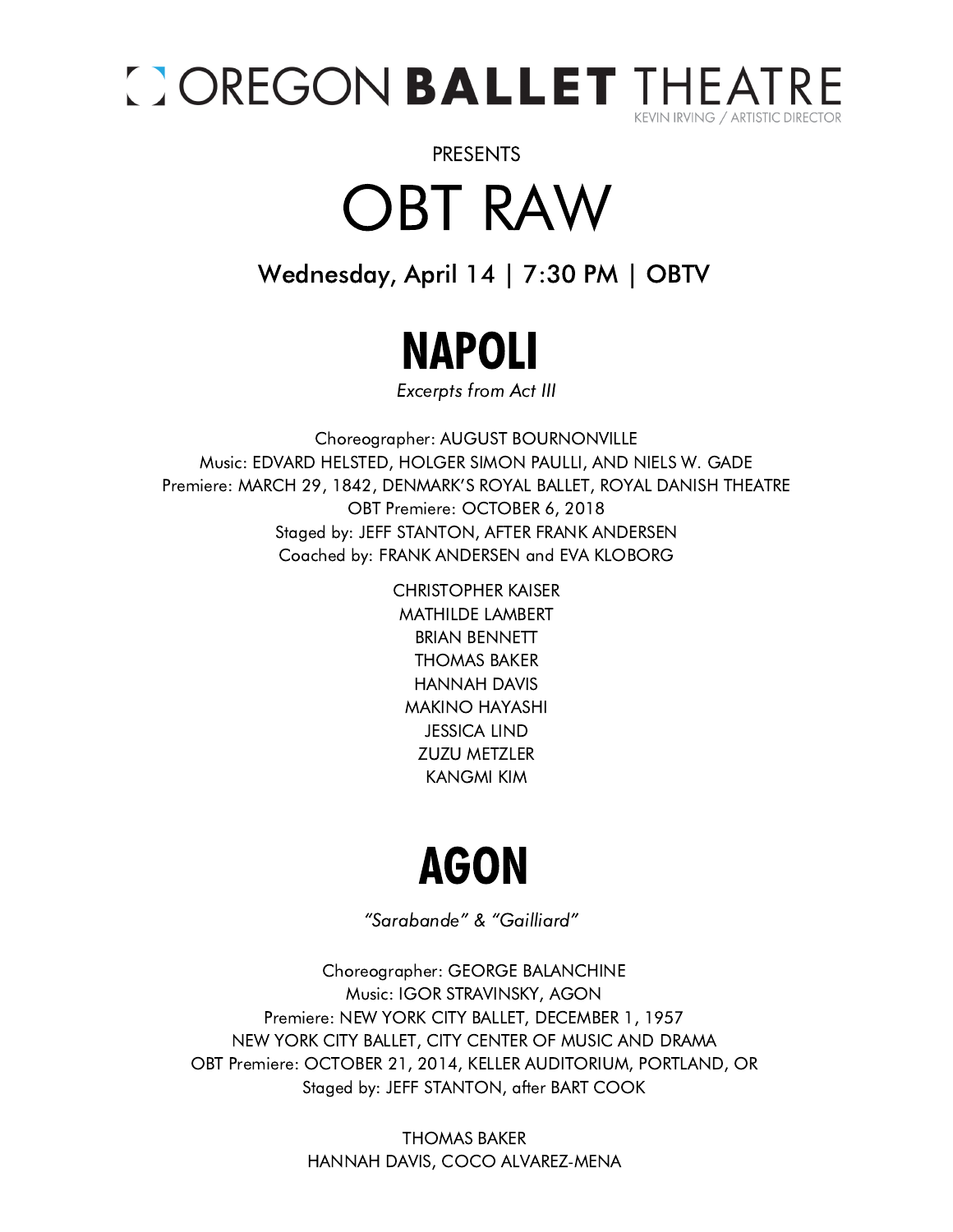# THE LEFT-HAND PATH

Choreographer: NICOLO FONTE Music: ESKIMO SONG / HUGO LARGO Premiere: MAY 1991, MONTREAL, CANADA Staged by: NICOLO FONTE

BAILEY SHAW

## LA SYLPHIDE

Act II Pas de Deux

Choreographer: AUGUST BOURNONVILLE Composers: HERMANN LOVENSKJOLD Premiere: NOVEMBER 28, 1836, ROYAL DANISH BALLET, ROYAL DANISH THEATRE Staged by: EFF STANTON, AFTER FRANK ANDERSEN / Coached by: FRANK ANDERSEN AND EVA KLOBORG

XUAN CHENG, BRIAN SIMCOE

#### RAPTUS

Final Duet

Choreographer: NACHO DUATO Music: WESENDONCKLIEDER Composer: RICHARD WAGNER Premiere: 1987, NEDERLANDS DANCE THEATER, THE NETHERLANDS Staged by: KEVIN IRVING

JESSICA LIND, CHRISTOPHER KAISER